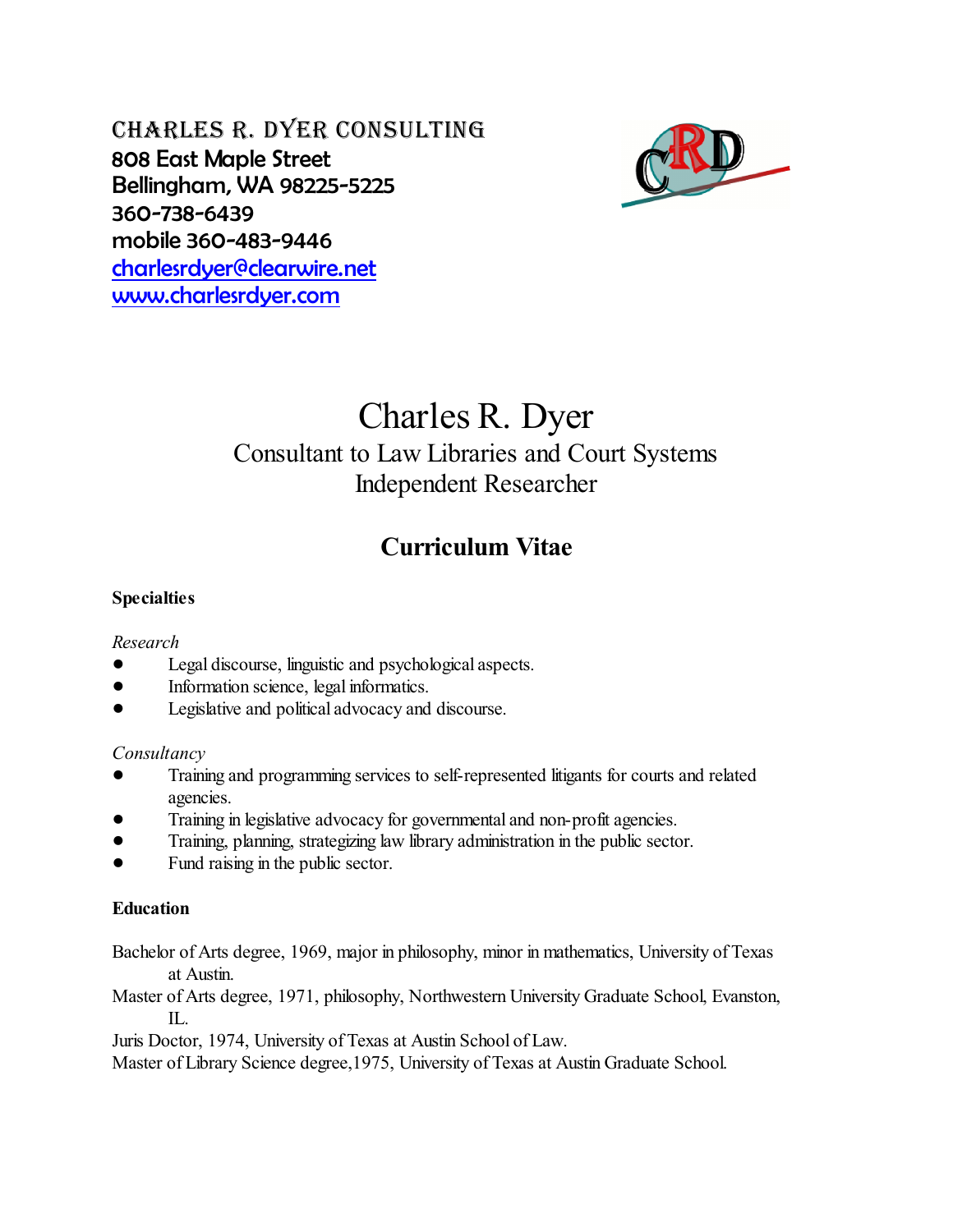#### **Employment Positions**

*Consultant to Law Libraries and Court Systems, 2005-.*While available for consulting in law library administration generally, I specialize in helping court systems and law libraries work with self-represented litigants and in training those interested in legislative advocacy for law libraries, especially public law libraries, court systems, and other justice system agencies. Secondary specialties include private fund raising and grantsmanship. I am listed as a consultant by the National Center for State Courts. My website is <http://www.charlesrdyer.com>.

As a component of my practice, I also offer small amounts of free mentoring to court and law library staff. Part of this component reflects my responsibilities as the creator and former chair of the Law Librarians Working Group of the Self Represented Litigation Network, <http://srln.org>, a national network organized under the auspices of the National Center for State Courts and funded by a variety of national organizations and state court systems.

Starting November 2010, I have served on a part-time basis as the Program Manager for the Pro Se Project of the Washington State Access to Justice Board. The Project is currently translating family law court forms into plain language. I coordinate the program, which hires a plain language consulting firm and works with 65 volunteers (judges, lawyers, court clerks, law librarians, etc.), create agendas for the work groups, and write grant and program proposals.

*Director of Libraries and Secretary to the Board, San Diego County Public Law Library, 1987- 2005.* As of 2005, The San Diego County Public Law Library carried a budget of \$3 million plus, with 32 full-time and about 17 part-time staff. It has four locations, including a Main Library with some 270,000 volumes and 3 branches with about 17,000 - 22,000 volumes each. The library served over 365,000 patrons per year, including 100,000 self-represented litigants. It serves the 2.8 million people of the County of San Diego, including 11,500 attorneys and 180 judges.

The library is a special district government, and I was its chief administrative officer. I was hired by and reported to a Board of Trustees, four of whom were judges elected from the San Diego County Superior Court and three of whom were attorneys appointed to the Board by the San Diego County Board of Supervisors, the county legislative body. The San Diego County government is required by statute to house the Library and maintain its buildings and utilities. So I was also the negotiator for the Library's needs with that entity.

The library handled its our own personnel, its own insurance, and its own information technology. We had developed an in-house library automation system in the mid-1980's, which I helped move to the PC LAN environment. We migrated in 2002 to Innovative Interfaces' Millennium series. The library's award winning website is [www.sdcpll.org](http://www.sdcpll.org).

All of the reference librarians (including those at the branches) had either a law degree or several years experience as law librarians from previous positions. The library was well known for its customer service. The Library won the PR Excellence Award in 2003 from the California Library Association for its excellent email newsletter. The Library won the 2004 Distinguished Organization Award fromthe San Diego County Bar Association.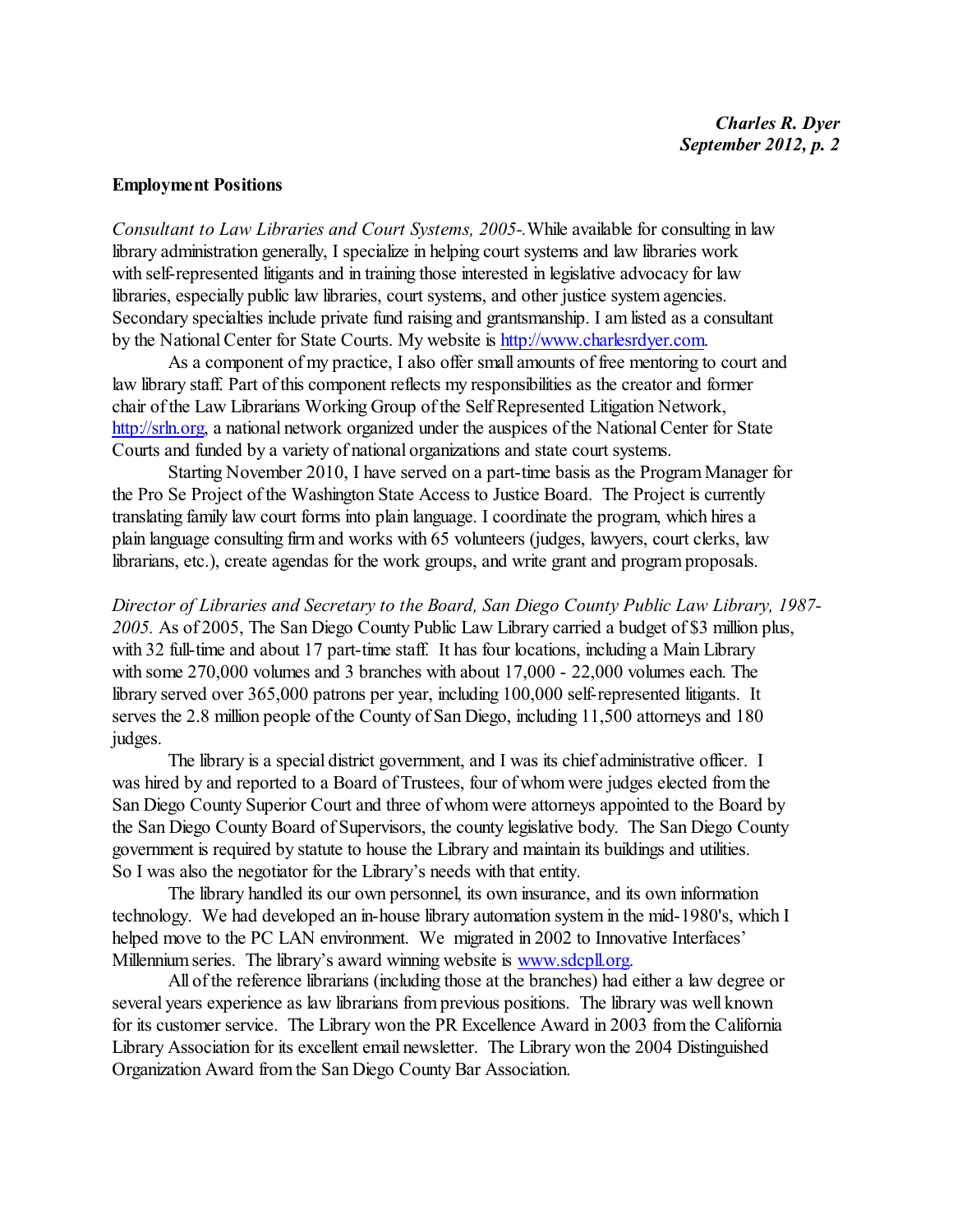Some accomplishments: In 2002-04, the Library obtained LSTA grants of \$65,000 and \$83,000 in order to prepare and teach classes on several aspects of legal research and civil procedure to self-represented litigants. It was part of our aggressive strategy to provide our patrons with the kind of information they really need in order to work with the courts and the law generally. We also taught classes to attorneys, courthouse staff, and public librarians. Under the last LSTA grant, we also taught "train the trainer" sessions to other county law librarians across California.

When I arrived in 1987, the Library had an affiliated charitable trust, the Law Library Justice Foundation of San Diego County, of which I was the executive director and secretary to the board, but it was poorly organized for fund raising. Through careful work over many years, I was able to foster the foundation into much better fund raising. We had to get a court ruling to allow us to change the make-up of the board and to enable the board to have broad powers. As of 2005, the foundation raised \$30,000 to \$50,000 per year through special events and was gearing to expand its role further with an annual campaign. I garnered the interest ofthe Hervey Family Fund of San Diego in a capital expansion, gaining a \$100,000 grant in 2005 to be used by my successor for planning purposes. The Hervey Family is also considering a major endowment. I personally have been trained in fund raising through various courses, including the week-long Fund Raising School of the Center for Philanthropy of the University of Indiana.

I led the Library's change in personnel classification scheme, first in 1988, again in 1995, and again in 2004. Our scheme has been copied by several other county law libraries. We were one of the first to deploy core competencies as a component of rank descriptions and the evaluation process, which I initiated.

I professionalized the Law Library Board's activities, producing their first bylaws in 1990, initiating their first legislative advocacy procedures, creating their first director evaluation system, and bringing their meetings in better compliance with the state open meetings laws.

I oversaw two major renovations at our Main Library and a move to new, more expansive quarters for our North County Branch.

I have had several MLS students as interns during my years at SDCPLL.

*Law Librarian and Associate Professor of Law, University of Missouri-Kansas City School of Law, 1977-87. (Tenured in 1982.)* I was the director of this law school library for ten years. I also taught every student their first-year legal research and writing class, some 1700 students total in the ten years. I also taught small seminar classes in Regulated Industries. I received tenure on the faculty after about five years there.

The UMKC Law Library had some 13 full-time and 20 part-time employees. Its budget was just above \$1 million when I left in 1987. During my tenure we became automated. We shared our acquisitions/serials control system with the UMKC Libraries, and library catalog automation with the University of Missouri generally. I developed the PC lab for the Law School, one of the first in the country, in 1984. We had been very early users of Lexis, initially under a 1975 Missouri State Bar grant, but I was able to keep funding going for it. We also became one of the earliest law schools to get Lexis and Westlaw training centers.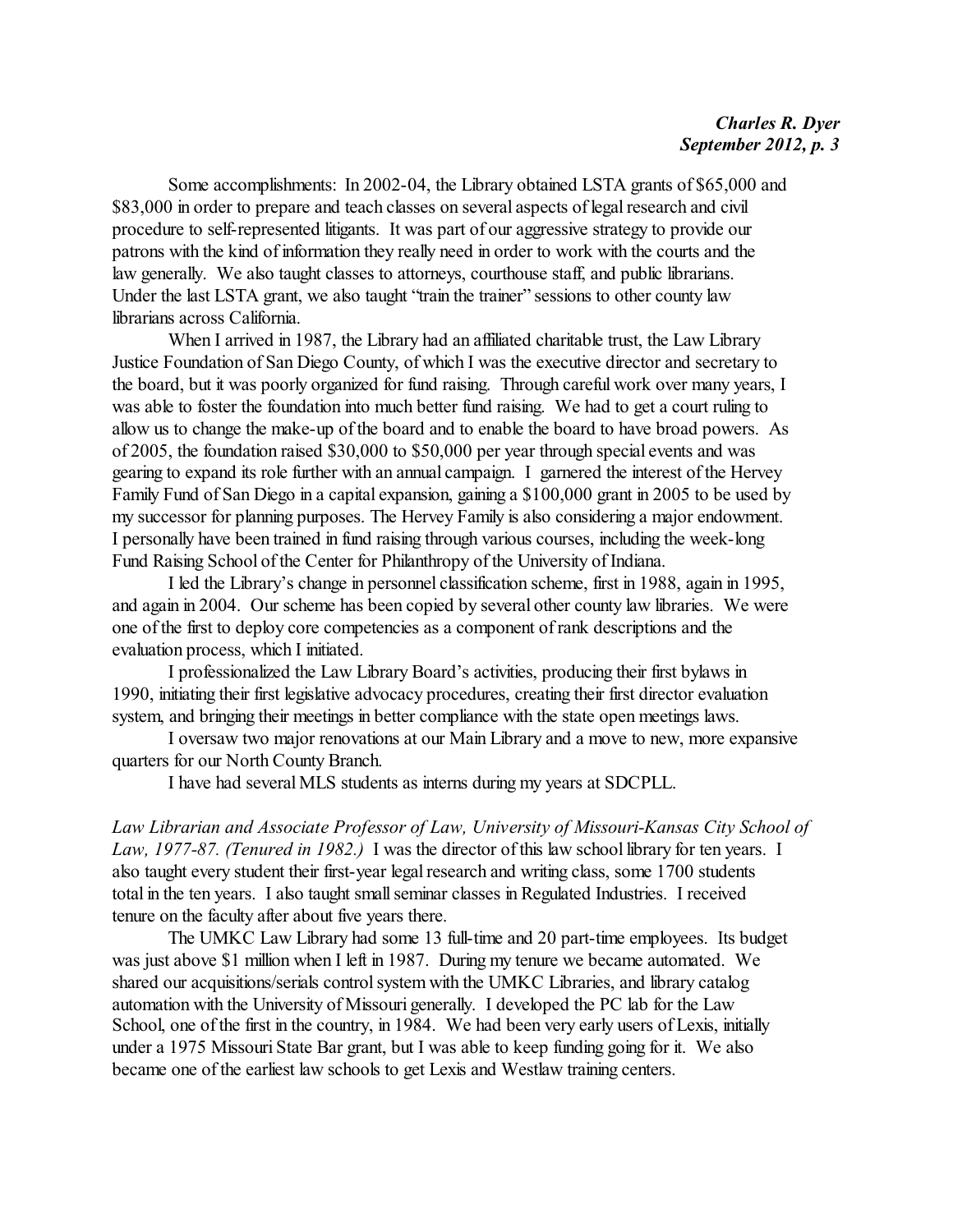When the Law School moved into its new building in 1979, I was the person in charge of the whole move, not just the library.

As the instructor for first-year legal research and writing, I developed a model for teaching the course, wherein recently graduated honors students became readers of the written work for the first-years, thus greatly improving the individual attention received and allowing an expanded writing program. I was able to transform the system into a volunteer system when faced with severe budget cuts in 1982.

*Associate Law Librarian, Assistant Professor of Law, St. Louis University School of Law, 1975- 77.* I was the immediate deputy to the director, Eileen Searls, and all other staff reported to me. There were some 18 full-time and 25 part-time staff. I also taught a course in Computers and the Law while there. (Searls received the Marian Gould Gallagher Award in 1999.)

*Readers Services Assistant, University of Texas Tarlton Law Library, 1974-75.* I was the evening reference librarian (full-time) while I matriculated for the MLS at the University of Texas, working for Roy Mersky. I reported through Lance Dickson and Harry S. Martin. (Mersky received the Marian Gould Gallagher Award in 2005. Dickson retired as Director of the Stanford University Law School Library in 2004. Martin retired as Director of the Harvard Law School Library in 2008.)

#### **Certifications**

Admitted to the State Bar of Texas, 1974. Certified Law Librarian, 1977, American Association of Law Libraries.

#### **Professional and Community Organization Officer Positions (selected)**

Secretary, Mid-America Association of Law Libraries, 1976-78.

- Executive Board Member, Association of American Law Schools Section on Legal Research and Writing, 1977-78.
- Editor, *Law Library Journal*, the official scholarly journal of the American Association of Law Libraries, 1981-84, and Member, *ex officio*, of the Law Library Journal Committee, 19981-84..

Vice President, 1981-82, President, 1982-83, Southwestern Association of Law Libraries.

Corporate Secretary, Mid-America Consortium of Law School Libraries, 1984-86.

Editor, Council of California County Law Librarians newsletter, 1988-98.

Executive Board Member, Southern California Association of Law Libraries, 1991-93.

- Executive Board Member, State, Court and County Law Libraries Special Interest Section of the American Association of Law Libraries, 1991-93.
- Chair, State, Court and County Law Libraries Special Interest Section Trustees Development Committee, 1991-93, and Chief Editor/Compiler, *Sourcebook for Law Library Governing Boards and Committees* (AALL Publ. #45, 1994).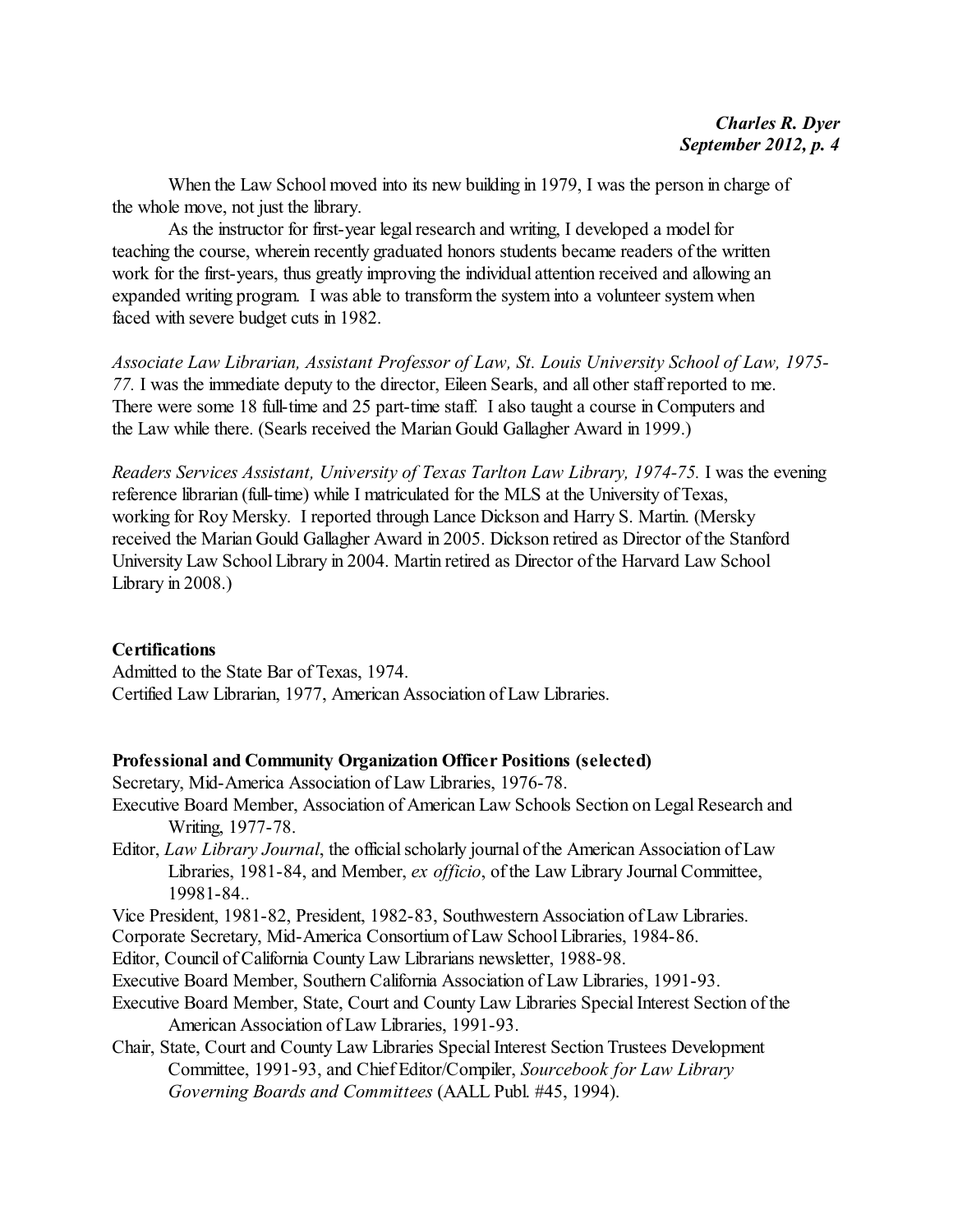- Member, American Association of Law Libraries Special Task Force on the Renaissance of Law Librarianship in the Information Age, and Chair of its Subcommittee on Recommendations, 1994-96.
- Local Arrangements Chair, 1995 American Association of Law Libraries Winter Institute, "Teaching Legal Research," San Diego, CA.
- Faculty Member, 1996 American Association of Law Libraries Winter Institute, "Legislative Lobbying for Libraries," Sacramento, CA.
- Member, American Association of Law Libraries Task Force on New Funding Opportunities for Public Law Libraries, and Chair of its Subcommittee on Permanent Funding, 1997-2000.
- President, Council of California County Law Librarians, 1998-2000, and Vice President, California Conference of County Law Library Trustees and Librarians, 1998-2000.
- Member, Serra Cooperative Library System, Administrative Council (San Diego and Imperial Counties, CA), 1999-2005.
- Member, American Association of Law Libraries State, Court and County Law Libraries Special Interest Section Working Group on a Model Code for County Law Libraries, 1999-2002.
- Member, Tierra del Sol Regional Library Network Board of Directors (Region VI, Library of California), 2000-05.
- Member, Project Area Committee, Centre City Development Corporation, City of San Diego, CA, Redevelopment Board, 2000-03.
- Member, Centre City Advisory Committee, City of San Diego, 2000-03.
- Chair, Legislation Committee, Council of California County Law Librarians, 2000-02.
- Chair, Relocation Appeals Board, City of San Diego, 2001-2005.
- Member, West Group Scholarship Advisory Board, 2001-04.
- Vice Chair-Chair Elect, 2002-03; Chair, 2003-04, American Association of Law Libraries State, Court and County Law Libraries Special Interest Section.
- Chair, Law Librarians Working Group, Self Represented Litigation Network, 2006-10; Member, 2010-.
- Member, Research Working Group, Self Represented Litigation Network, 2006-.
- Member, Information, Marketing and Outreach Working Group, Self Represented Litigation Network, 2006-.
- Vice President, Sehome Neighborhood Association Board of Directors, Bellingham, WA, 2006- 10; President, 2010-.
- Member, American Association of Law Libraries Pro Bono Partners Special Committee, 2006-07.
- Official Representative fromthe American Association of Law Libraries to the Self Represented Litigation Network, 2007-08.
- Member, Compliance Working Group, Self Represented Litigation Network, 2008-.
- Member, American Association of Law Libraries State, Court, and County Law Libraries Special Interest Section and Legal Information Services to the Public Special Interest Section Joint Committee on Pro Bono Partnerships, 2007-.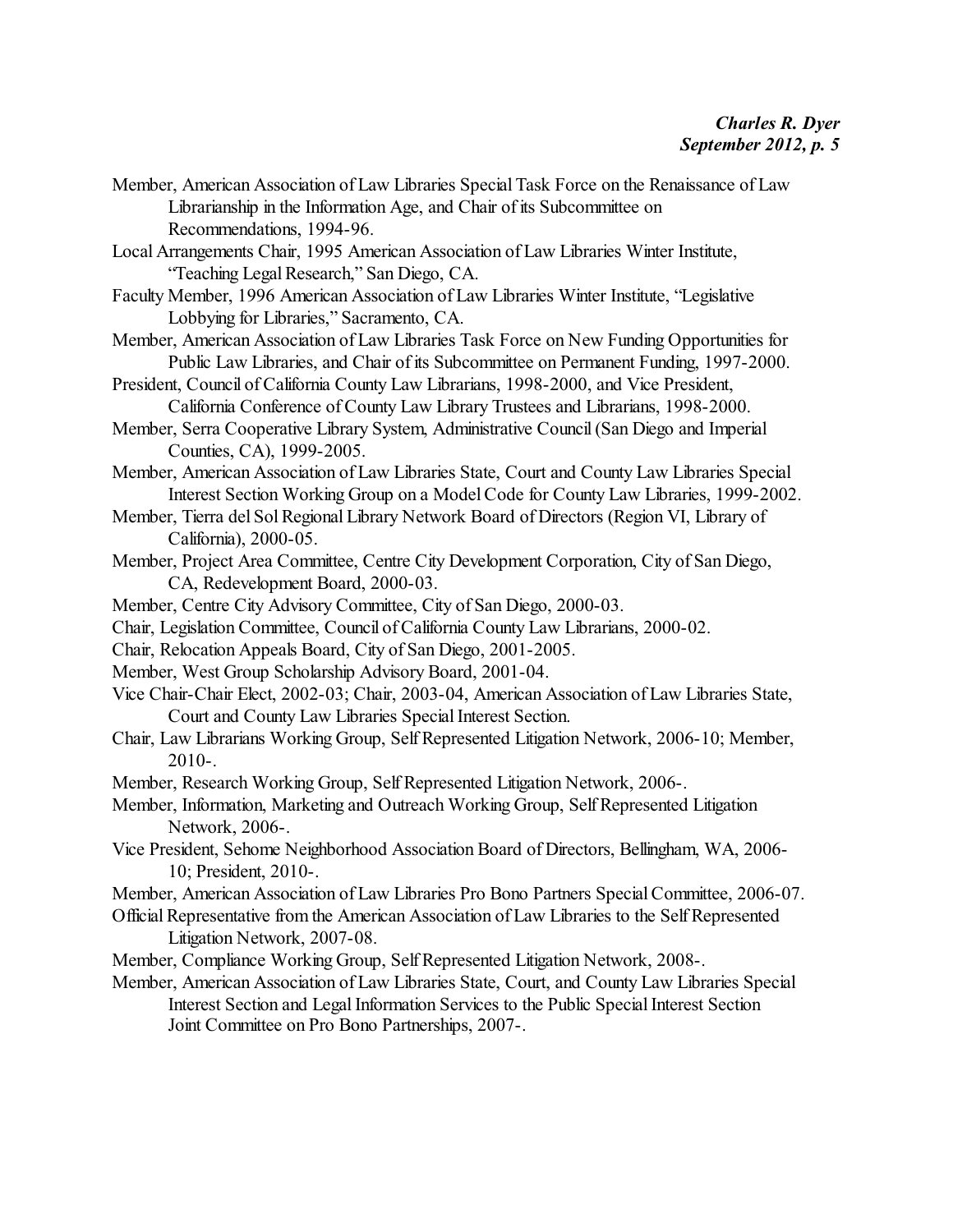**Awards and Honors** Service Award, presented by the Southwestern Association of Law Libraries, 1983. For work up to and culminating in my term as President. Appreciation Award, presented by the American Association of Law Libraries, 1984. For work as Editor of the *Law Library Journal*. Exceptional Service Award, presented by the San Diego County Bar Association, 1990. For legislative activities on behalf of California county law libraries. Appreciation Award, presented by the State, Court and County Law Libraries Section of the American Association of Law Libraries, 1994. For service on its board. Connie Bolden Publication Award, presented by the State, Court, and County Law Libraries Special Interest Section of the American Association of Law Libraries, 1996. For work as Chief Editor and Compiler of the *Sourcebook for Law Library Governing Boards and Committees* (AALL Publ. #45, 1994). William Rohan Chapter Service Award, presented by the Southern California Association of Law Libraries, 1997. Its highest service award, for service to the SCALL. Exceptional Service Award, presented by the Council of California County Law Libraries, 1998. For service as editor of its newsletter for ten years. Service Award, presented by the San Diego Area Law Libraries, 2005. For service to the law library community in San Diego during my eighteen years there. Lifetime Achievement Award, Southern California Association of Law Libraries, 2005. For service to the Association and to county law libraries. Marian Gould Gallagher Distinguished Service Award, presented by the American Association of Law Libraries, 2005. This lifetime achievement award is the highest award given by the Association, for service to law librarianship and to the American Association of Law Libraries.

Bernard E. Witkin, Esq., Award, presented by the Law Library Justice Foundation of San Diego County, 2005.

This award is given for distinguished service to the San Diego legal community in the education, adjudication, litigation and legislation of the law. It is a lifetime achievement award.

Lexis-Nexis Call for Papers Award, Open Division, 2006, presented by the American Association of Law Libraries.

This competitive award was given for my paper, "The Queen of Chula Vista: Stories of Self-Represented Litigants and a Call for Using the Cognitive Theory of Metaphor to Work With Them."

Bethany J. Ochal Award for Distinguished Service to the Profession, State, Court and County Law Libraries Special Interest Section of the American Association of Law Libraries, 2009.

American Association of Law Libraries Hall of Fame, 2010.

The AALL Hall of Fame was created in 2010, and the entering class included all previous Gallagher Award Winners.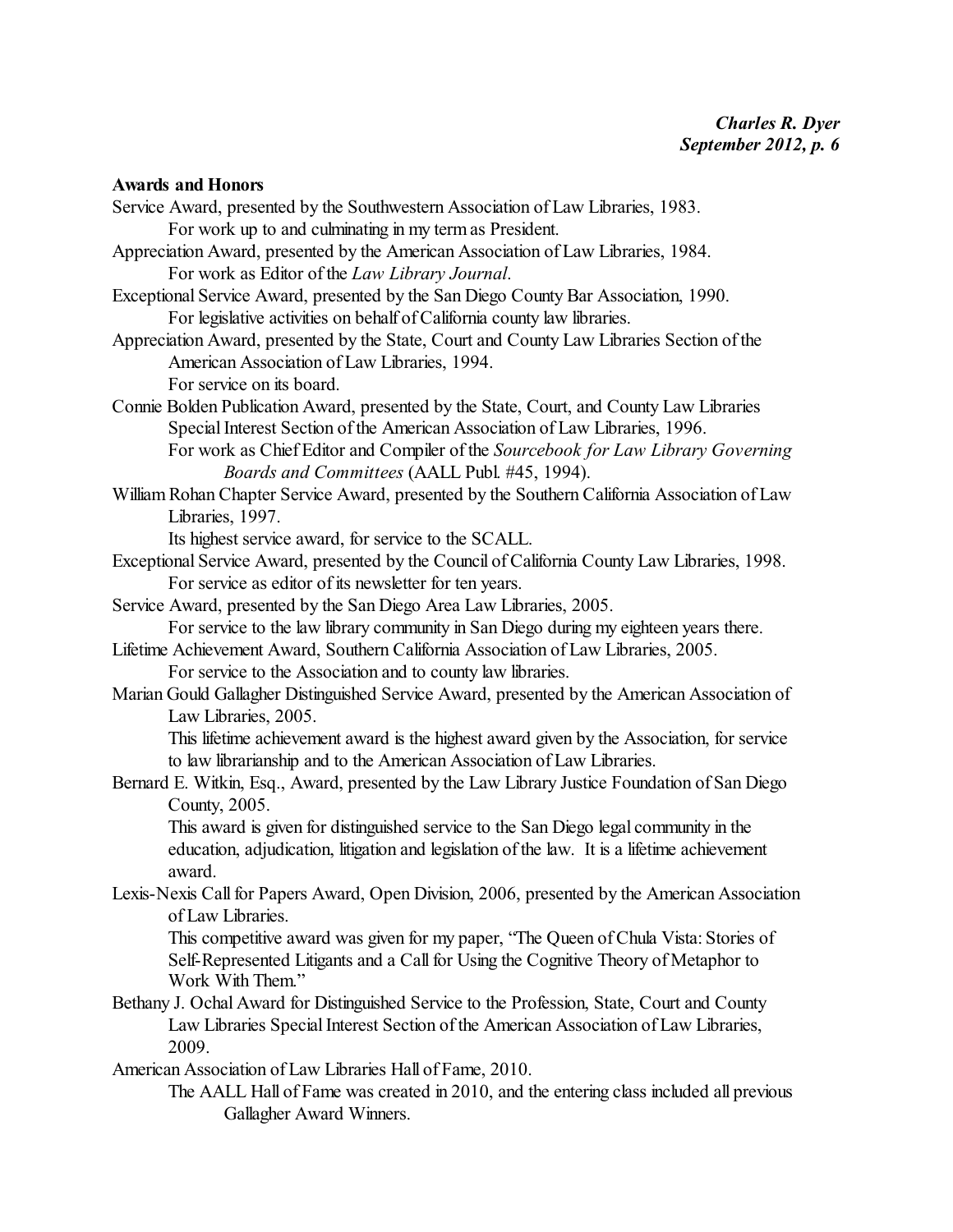#### **Professional Memberships (Selected)**

State Bar of Texas, 1974-. American Association of Law Libraries, 1974-. Southwestern Association of Law Libraries, 1974-87. Southern California Association of Law Libraries, 1987-2005. Council of California County Law Librarians, 1987-2005. California Conference of County Law Library Trustees and Librarians, 1987-2005. American Library Association, 1988-2005. Library Information and Technology Association, 1988-2005. San Diego County Bar Association, 1988-2005. Membership-Subscription Law Libraries Round Table (invitation only), 1989-2005. Public Library Association, 1990-2005. California Library Association, 1990-2005. San Diego Area Law Librarians, since it started in 1998 to 2005. Law Libraries of Puget Sound, 2006-. Self-Represented Litigation Network, 2006-. American Judicature Society, 2006-. National Legal Aid and Defender Association, 2007-.

#### **References**

References are available upon request.

#### **Personal Information**

Charles R. Dyer 808 East Maple Street Bellingham, WA 98225-5225 Land Phone: 360-738-6439 Fax: 360-738-6439 (Call first.) Mobile Phone: 360-483-9446 Email: [charlesrdyer@clearwire.net](mailto:charlesrdyer@clearwire.net) Website: <http://www.charlesrdyer.com> Wife: Roberta (Bert) Monroe (community activist; fiction writer) Unitarian. Play guitar; main exercises are walking and weights.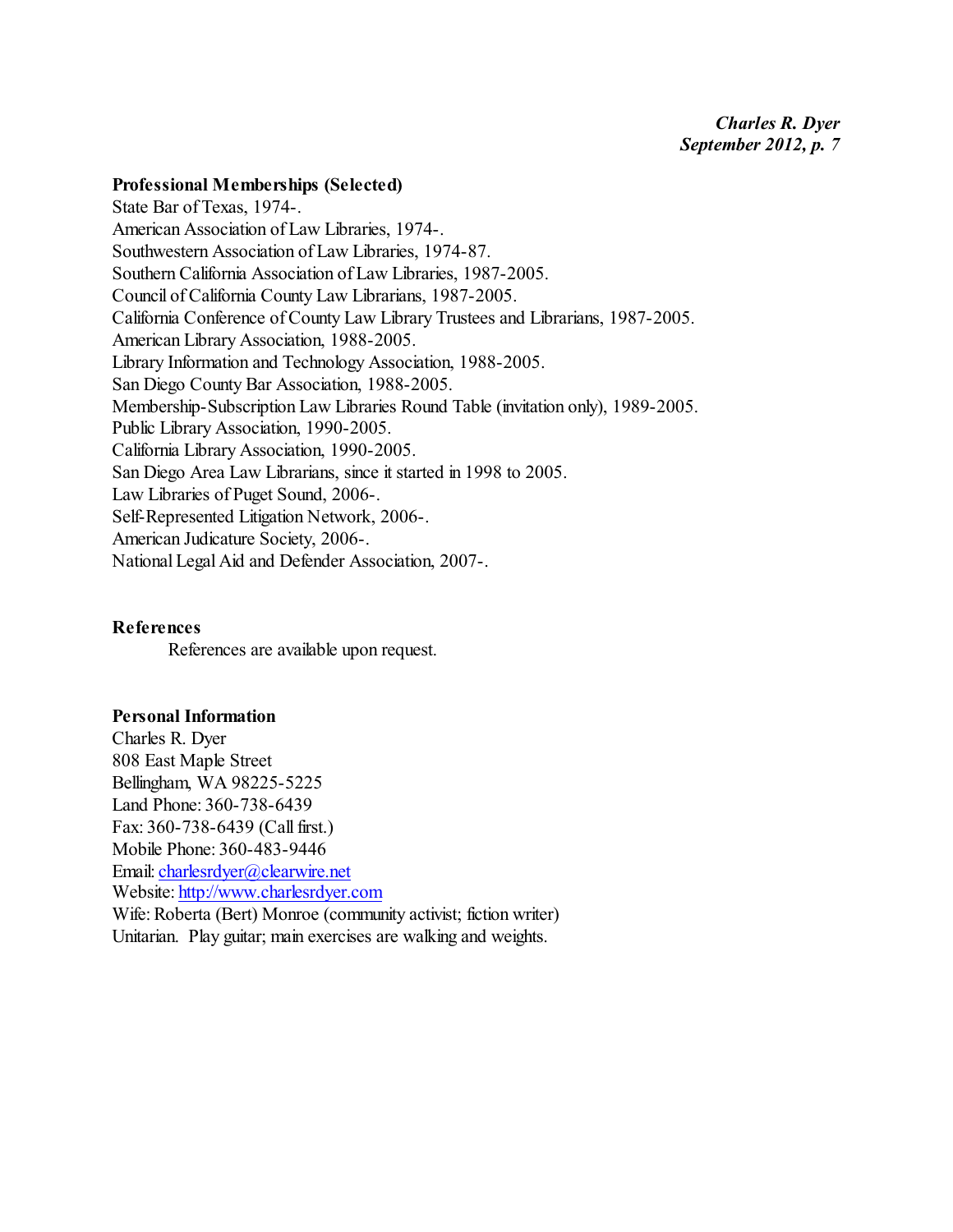### **Charles R. Dyer Short List of Publication Activity.**

As I am not an academic professor or librarian, I have not kept a detailed list of every speech and publication that I have made, typically five or six a year throughout my career. Most were very routine matters, such as small columns in bar association newsletters or small speeches and panel participation at local, state, and national library association meetings, that came with my office as director at the San Diego County Public Law Library. As a consultant, much of my work is not available for public view. Nevertheless, here is a selected list of publications and publishing activity.

#### **Books**

- Dyer, Charles R., et al., *Sourcebook for Law Library Governing Boards and Committees* (American Association of Law Libraries pub. #45, Rothman, 1994). I chaired a committee of eight librarians and six library trustees. I wrote about 70 percent of the original text. For this effort, I was singled out to receive the Connie Bolden Publication Award, but I am mostly proud of coordinating the many contributions and the work of the committee. We did this work under a grant we obtained from the AALL Research Grants Committee.
- Dyer, Charles R., et al, *Council of California County Law Librarians' Trustees Manual* (3<sup>rd</sup> ed, 1992). I was the reporter for this greatly expanded edition, created by a committee of four. It went from 10 pages to 306, and included a wealth of sample materials gathered from the members. I wrote about 60 percent of the original text, organized the materials, and oversaw publication.

#### **Articles**

- Dyer, Charles R., Joan E. Fairbanks, M. Lynn Greiner, Kirsten Barron, Janet L. Skreen, and Josefina Cerrillo-Ramirez, "Improving Justice and Saving Money: Plain Language Court Forms in Washington State," *Seattle Journal for Social Justice*, vol. 11, (*Forthcoming* February 2013).
- Dyer, Charles R., "A Bibliographic Essay on Cognitive Linguistics for Law Librarians and Legal Researchers". The bibliographic essay is the final product of an American Association of Law Libraries Lexis-Nexis Research Grant. It is most easily available on request from Charles Dyer, [charlesrdyer@clearwire.net](mailto:charlesrdyer@clearwire.net).
- Dyer, Charles R. , "The Queen of Chula Vista: Stories of Self-Represented Litigants and a Call for Using the Cognitive Theory of Linguistics to Work With Them," *Law Library*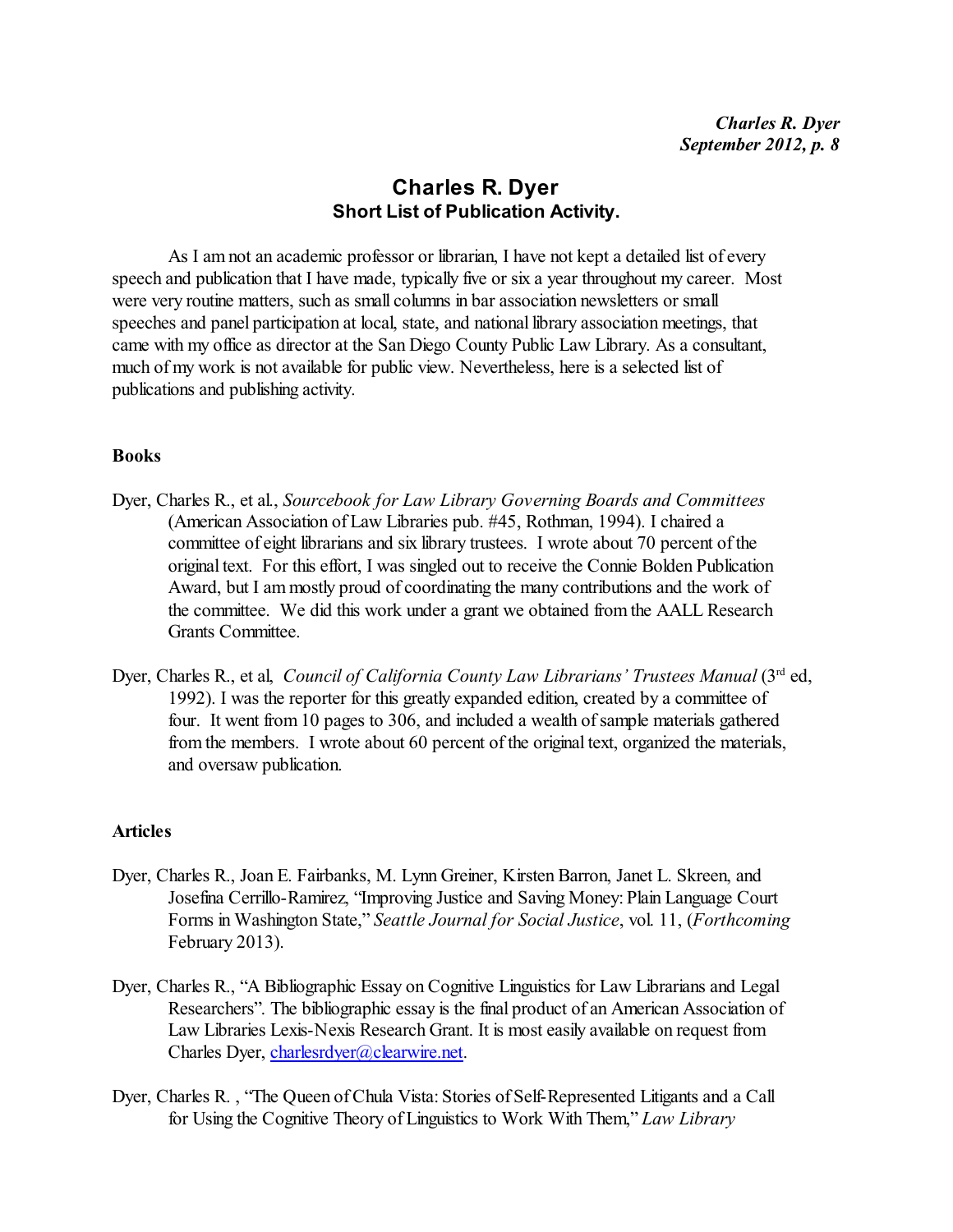*Journal*, vol. 99, issue 4, pages 717-756 (Fall 2007). An earlier version of this article was a winner in the Open Division of the American Association of Law Libraries Lexis-Nexis Call for Papers for 2006.

- Dyer, Charles R., "Service in Public Law Libraries," in *The Spirit of Law Librarianship: A* Reader, pages 31-38 (2<sup>nd</sup> ed., Compiled by Roy M. Mersky and Richard A. Leiter, Alert Publications 2005).
- Dyer, Charles R., "A Short Look at Twenty-Five Years of the *Law Library Journal*," *Law Library Journal*, vol. 75, issue 2, pages 187-191 (Spring 1982).
- Dyer, Charles R., "Data Processing Contracts: A Tutorial," *Proceedings of the 1977 Clinic on Library Applications of Data Processing: Negotiating for Computer Services* (University of Illinois), pages 31-53.

#### **Short Articles**

- Dyer, Charles R., "The Next Best Thing to Universal Legal Care: With the help of AALL, the Self Represented Litigation Network is reorganizing our nation's delivery of legal services," *AALL Spectrum*, November 2008, pages 29-31, forthcoming.
- Dyer, Charles R., "The Court Solutions Conference," *SCCLL News*, vol. 34, no. 3, Fall 2008, pages 3-8. An extensive look at the SelfRepresented Litigation Network's "train the trainers" track at the conference for courthouse staff in innovations in working with self represented litigants.

The following articles are columns written for the American Association of Law Libraries State, Court, and County Law Libraries Special Interest Section's *SCCLL News*. These are available online at <http://www.aallnet.org/sis/sccll/membership/newsletter.htm> and on my own website at <http://www.charlesrdyer.com/publications.asp>.

- Dyer, Charles R., "Transitions." Volume 36, Number 2, Spring 2010. In this final Charley's Column column, I reviewed the eleven years of the column and the changes that reflected my own changes and choices. For those trying to get a sense of the columns as a whole, this is a good place to start. Volume 36, Number 2, Spring 2010.
- Dyer, Charles R., "Cultural Competency Redux." In a continuation of the previous column on cultural competency, I introduce the small but significant field of study known as applied cultural linguistics. Languages are a reflection of their culture, but they also are part of our learning system, and, as such, we learn the biases of our culture through our first language. Teaching second language fluency requires understanding these deeply imbedded differences. Language access to the courts is significantly more complicated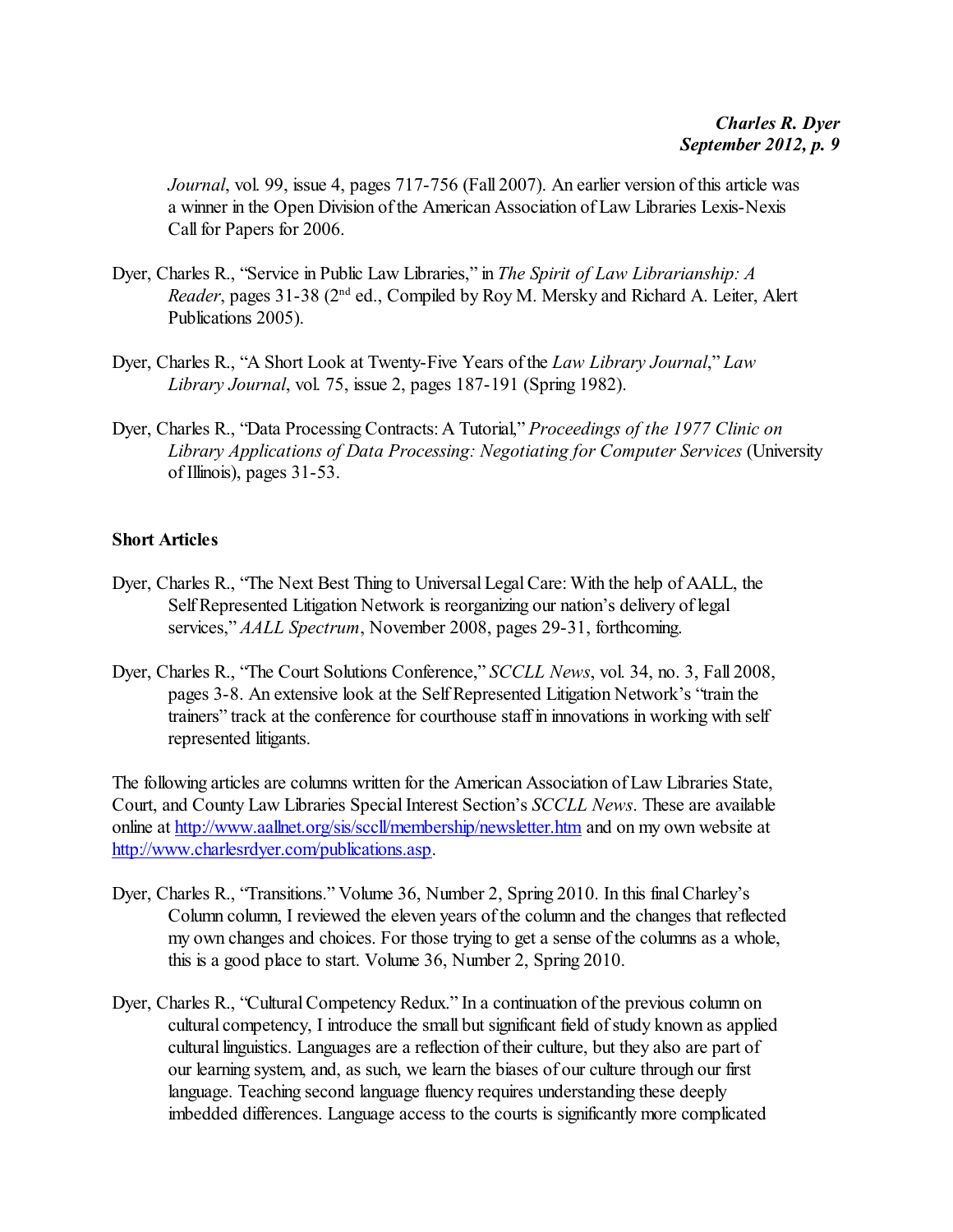than the application of plain language theory in its present form. Volume 36, Number 1, Winter 2010.

- Dyer, Charles R., "Judicial Elections and Legal Discourse." This column is a review of a regional American Judiciary Society conference subsequent to the *Caperton v. Massey Coal Company* case, wherein a West Virginia supreme court judge's election was bought by the Massey Coal Company, and the U.S. Supreme Court subsequently ruled that he should have recused himself in the *Caperton* case. I noted the lack of discussion about the public's failure to understand legal discourse as part of the problem contributing to public election of judges. Volume 35, Number 3, Fall 2009.
- Dyer, Charles R., "Internal Budget Advocacy." In these times of economic stress, many public law libraries have seen their own parent organizations make hugely disproportionate cuts in their budgets when compared to other parts of the bureaucracy. Budget advocacy within a governmental organization is different from external legislative advocacy. This column sums up several effective methods, basically relying on proving that it is less expensive for the overall organization to save the libraries than to cut them. Volume 35, Number 2, Spring 2009.
- Dyer, Charles R., "Researching a Moving Target." In creating a bibliography on cognitive linguistics for legal researchers, I noted the difficulty of explaining a rapidly expanding intellectual movement. Borrowing from Alexandre Koyré's comment about Thomas Kuhn's *Structure of Scientific Revolutions* that "you have brought the internal and external histories of science, which in the past have been very far apart, together," I further note the "internal" and"external" views of law, as noted by H.L.A. Hart, and the difficulty that pro se litigants have with that, as do the lawyers on the "inside", and the value of cognitive linguistics toward bridging that gap. Volume 35, Number 1, Winter 2009.
- Dyer, Charles R., "Election Special: Changing the Frame." Noting the Nobel Prize winning work of Daniel Kahneman (with Amos Tversky) showing that the "rational actor" economic model fails to show how people actually make choices, I note that the freedom of the marketplace frame has skewed our brains into thinking that things are better done when there is a profit motive and it has affected our political thought. Volume 34, Number 3, Fall 2008.
- Dyer, Charles R., "Cultural Competency: A Layered Problem." Using information from the 2008 Equal Justice Conference, and a little bit of cognitive linguistics, I found a hierarchy of four separate layers of misunderstanding that self represented litigants may suffer when they come to court. Innovators serving them are finding ways to break through. Volume 34, Number 2, Spring 2008.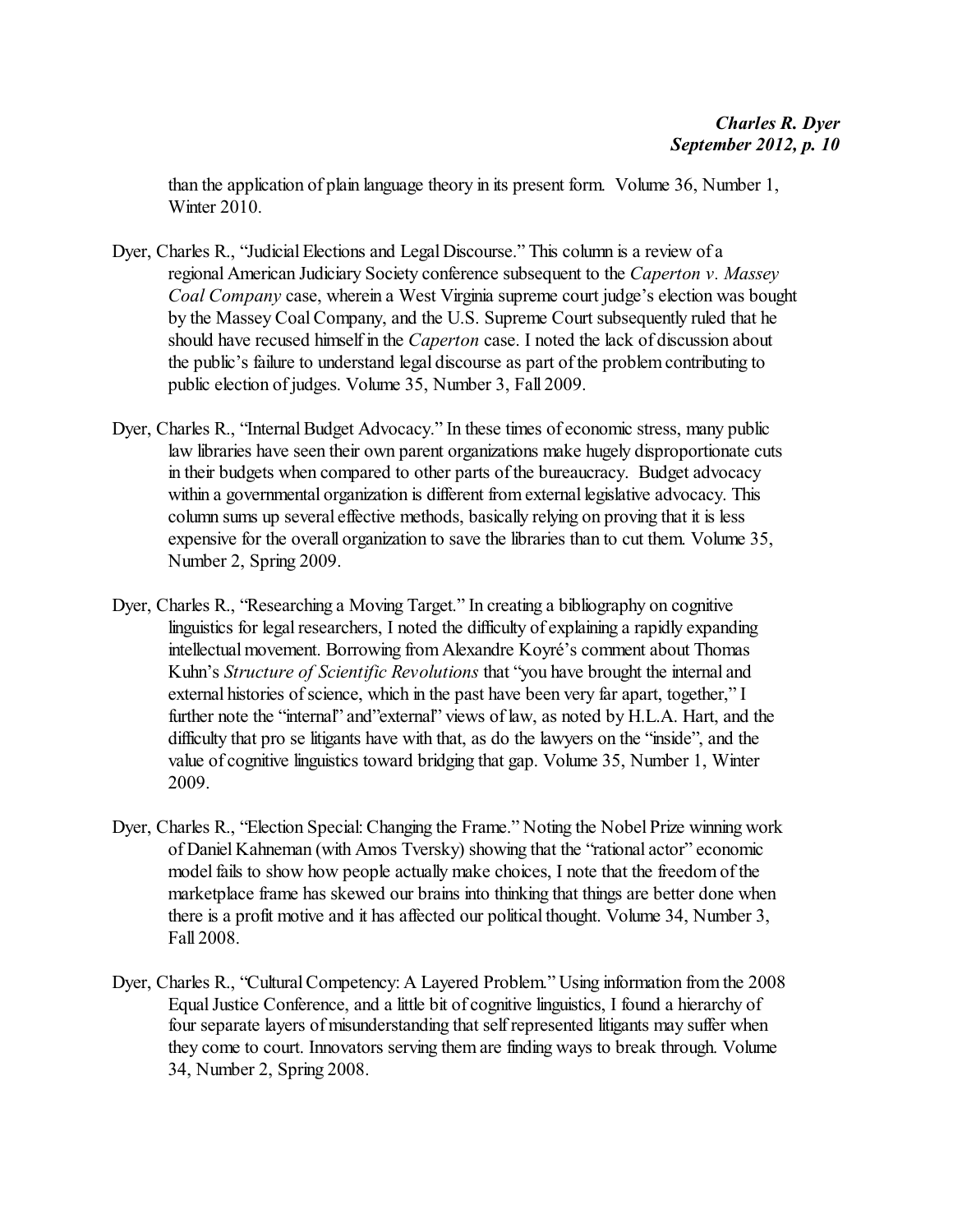- Dyer, Charles R., "Profiling at the Reference Desk." The much maligned term "profiling" is used to describe the infamous tactic of choosing someone to search and possibly sanction based on physical criteria. But cognitive neuroscientists tell us that we use profiling all the time, and, in fact, could not survive without it. We need to recognize that we do and learn to do so properly. I take as my example the law library reference desk. Volume 34, Number 1, Winter 2008.
- Dyer, Charles R., "Writing in Prototypes is Different from Speaking in Them." We commonly use the scenario of an individual working through a problem when speaking about a group, such as self represented litigants. I found, much to my surprise, that one has to be more careful when writing. Volume 33, Number 3, Fall 2007.
- Dyer, Charles R., "Prototypes and Categories: Making Zoning Laws That Work." The cognitive linguists' term "prototypicality" refers to using prototypes to gain sense of words, rather than strict logical categories. Now it seems there is a movement within city development codes to use prototypes as representatives of preferred structures, rather than trying to list restrictions. Volume 33, Number 2, Spring 2007.
- Dyer, Charles R., "Prototypes, Metaphors, Clichés, and Service of Process." According to cognitive linguistics, creativity comes through radial expansion from prototypes, often through metaphors. These metaphors eventually become standard usage and even jargon terms. Volume 33, Number 1, Winter 2007.
- Dyer, Charles R., "Rules versus Relationships at the Reference Desk." Applying some thoughts from legal anthropologists to the words law librarians use to communicate with self represented litigants at the reference desk. Volume 32, Number 3, Fall 2006.
- Dyer, Charles R., "Some Cognitive Science for the Reference Staff." This is an early, shortened version of the "Queen of Chula Vista" article, applying thoughts on the cognitive theory of metaphor to helping self-represented litigants. Volume 32, Number 2, Spring 2006.
- Dyer, Charles R., "The Political Ramifications of Inter-Library Cooperation." Joining with public librarians can increase a public law library's political presence. Volume 32, Number 1, Winter 2006.
- Dyer, Charles R., "Starving Government Is a Failed Policy." The aftermath of Hurricane Katrina shows the problems that neo-conservative policies create for citizens. Volume 31, Number 3, Fall 2005.
- Dyer, Charles R., "Some Observations on Points of View." The law library is a good laboratory for observing the differences in world views that some philosophers find critical in determining truth. Volume 31, Number 2, Spring 2005.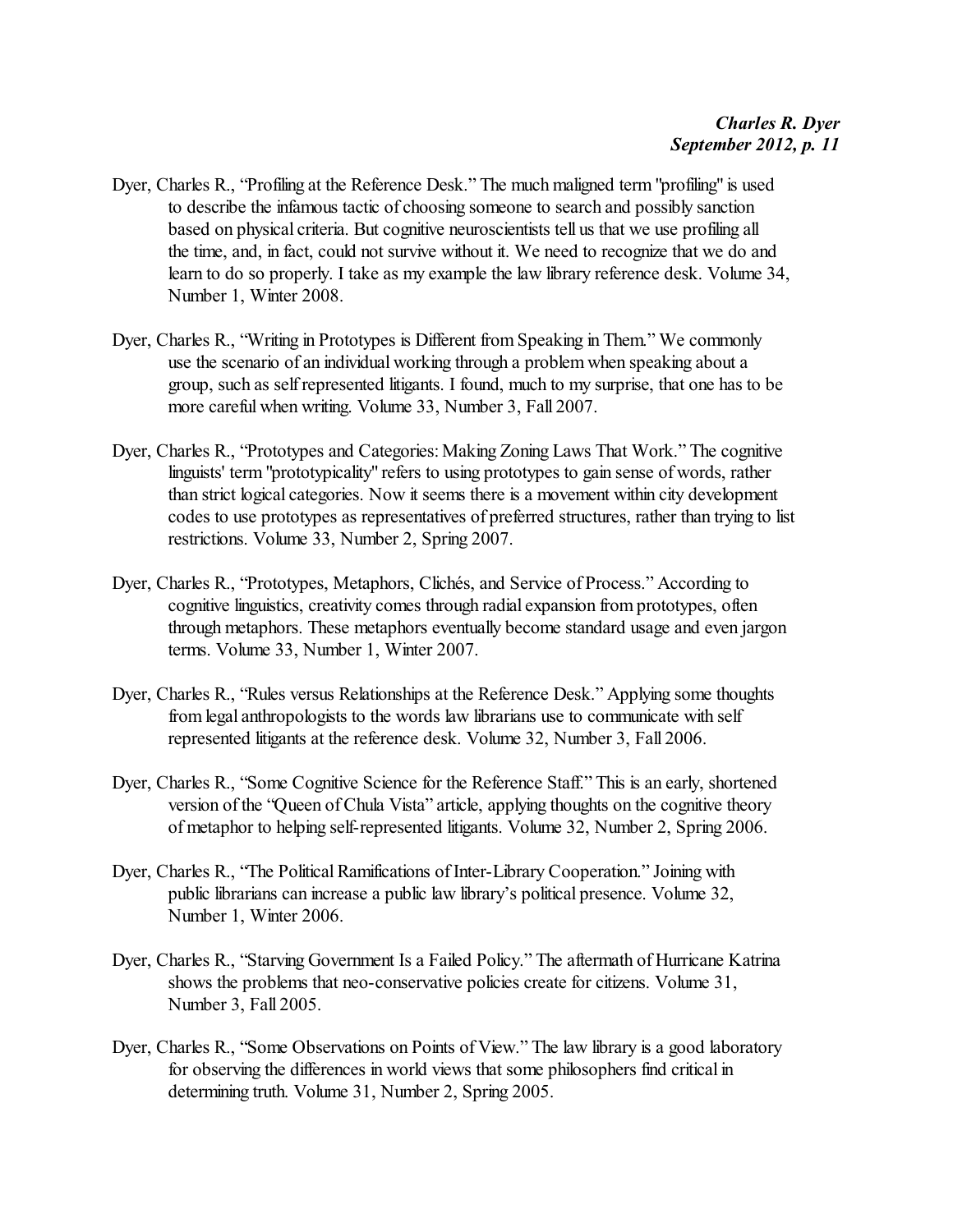- Dyer, Charles R., "My Middle-Aged Career Change." Explaining my choice to retire to do scholarly research and consulting. Volume 31, Number 1, Winter 2005.
- Dyer, Charles R., "Law Librarians Must Vote for a President ." Republican and Democratic governmental policies that affect libraries are examined in anticipation of the upcoming election. Volume 30, Number 3, Fall 2004.
- Dyer, Charles R., "Some Disparate Ramblings." Short pieces on: the biological root of ethics, security incidents becoming routine, the growing divide between the types of law librarianship. Volume 30, Number 2, Spring 2004.
- Dyer, Charles R., "A Research Agenda for Public Law Libraries—Where to Start." A call to combine informatics, modern jurisprudence and the increase in self-represented litigants for a research agenda. Volume 30, Number 1, Winter 2004.
- Dyer, Charles R., "Am I spending too much time planning for a new building?" With the great increase in scanning old publications into databases and distributed reference, what will new law library buildings need to be? Volume 29, Number 3, Fall 2003.
- Dyer, Charles R., "Two Hundred Channels and Nothing Worth Watching—It could be worse!" An argument against the de-regulation of ownership of television stations. Volume 29, Number 2, Spring 2003.
- Dyer, Charles R., "Food for Thought." In critically reviewing the new pamphlet from AALL: *Beyond the Boundaries: Report of the Special Committee on the Future of Law Libraries in the Digital Age*, I note that public law libraries' education role is increasing. Volume 29, Number 1, Winter 2003.
- Dyer, Charles R., "The Weight of Democracy." In the aftermath of 9-11, doing legislative battles to maintain funding for public law libraries is ever more important to help protect our freedoms. Volume 28, Number 3, Fall 2002.
- Dyer, Charles R., "The Queen of Chula Vista and Other Tales." Even the craziest of self-represented litigants share some innate respect for the law. Volume 28, Number 2, Spring 2002.
- Dyer, Charles R., "Of Geniuses and Librarians." Librarians have a broad view and not a lot of time to ponder ideas. In short, they work too hard to be geniuses. Volume 28, Number 1, Winter 2002.
- Dyer, Charles R., "Who Ya Gonna Call?" As arbitration increases, especially in certain fields of law, our jurisprudence suffers from a lack of observable cases. Volume 27, Number 3, Fall 2001.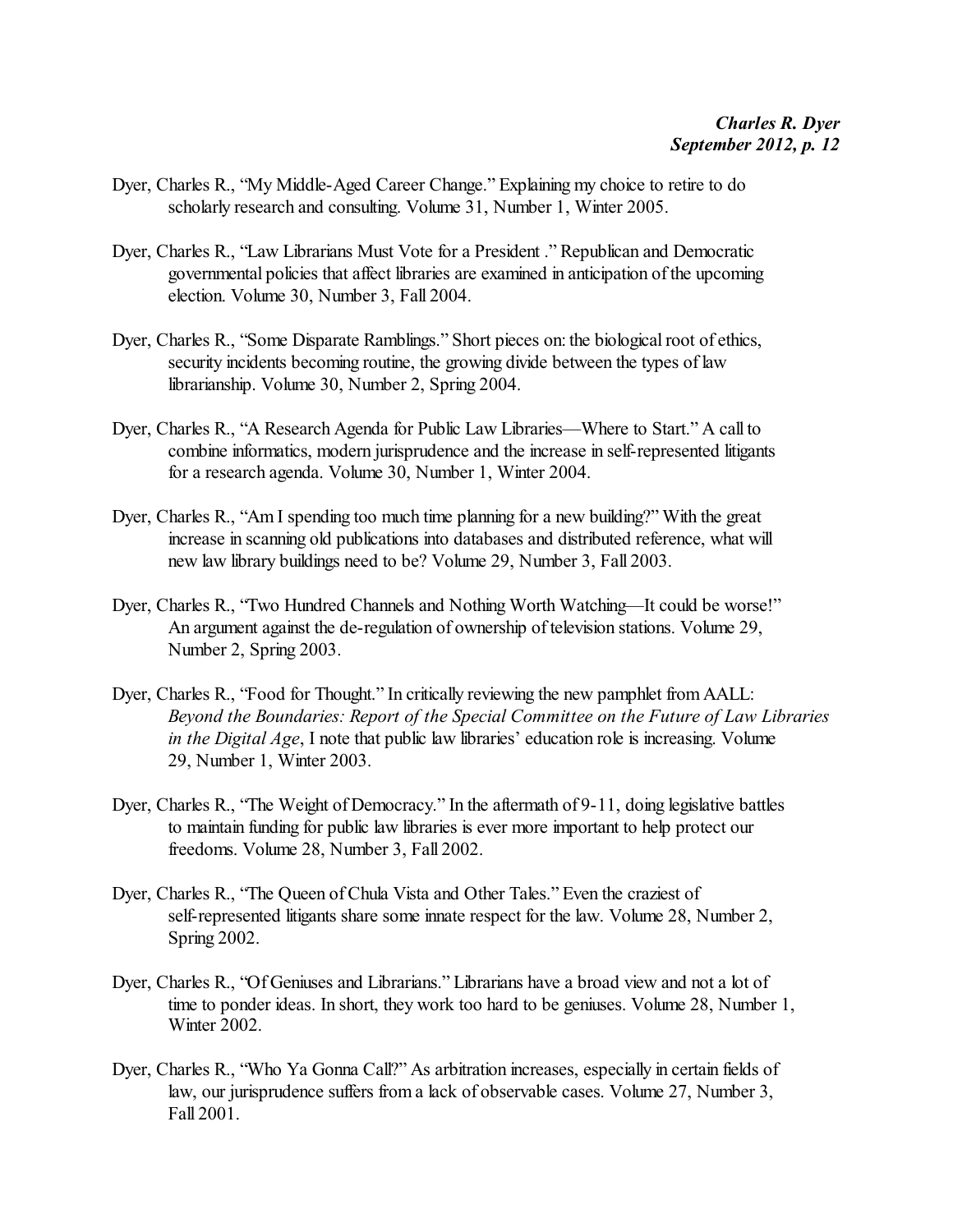- Dyer, Charles R., "What, Me Worry?" Ruminations on what is really important in our lives, work or kids. Volume 27, Number 2, Spring 2001.
- Dyer, Charles R., "Some Rooneyisms." Vignettes on writing columns in the computer age and other facets of modern life. Volume 27, Number 1, Winter 2001.
- Dyer, Charles R., "Defragging Old Brains." Using computer analogies to discuss older folks' learning skills. Volume 26, Number 3, Fall 2000.
- Dyer, Charles R., "Technology Gripes." Vignettes on problems with technology in law libraries. Volume 26, Number 2, Spring 2000.
- Dyer, Charles R., "And the Word Was Law . . ." An examination of law as written word in an age of graphics. Volume 26, Number 1, Winter 2000.
- Dyer, Charles R., "VOTE YES on the Bylaw Amendment!!!" Urging members to vote in favor of a revision of AALL memberships rules to allow trustees to be members. Volume 25, Number 4, Fall 1999.

#### **Editorial Work**

- Editor, *For Your Information* newsletter, 1988-1998, official newsletter of the Council of California County Law Librarians. The newsletter was printed four times a year, with issue length between 20 and 35 pages in 10 pt. font. The *FYI* reported a considerable amount of matters, including legislative, to the Council membership. I transformed it from a photocopied information piece to a full scale, desktop published newsletter. I usually wrote at least one substantive short piece for each issue, including many on serving self represented litigants or on legislative objectives, but unfortunately, the publication is available only in California county law libraries.
- Local editor for the book, *A Street Is Not a Home: Solving America's Homeless Dilemma*, by Judge Robert C. Coates (Prometheus, 1990). Essentially, we built the book on my computer, and I went over every word several times. The book was distributed by a foundation to over 9,000 state and local legislators and executive office holders.
- Editor, *Law Library Journal*, 1981-1984, the official scholarly journal of the American Association of Law Libraries. As the last editor of the *Law Library Journal* (1981-1984) when it was run on entirely volunteer staff, I upgraded the product by requiring cite checking of all citations, by creating a guide for authors that (with small revisions) is still being printed in each issue, by creating a guide for the preparation of bibliographies, and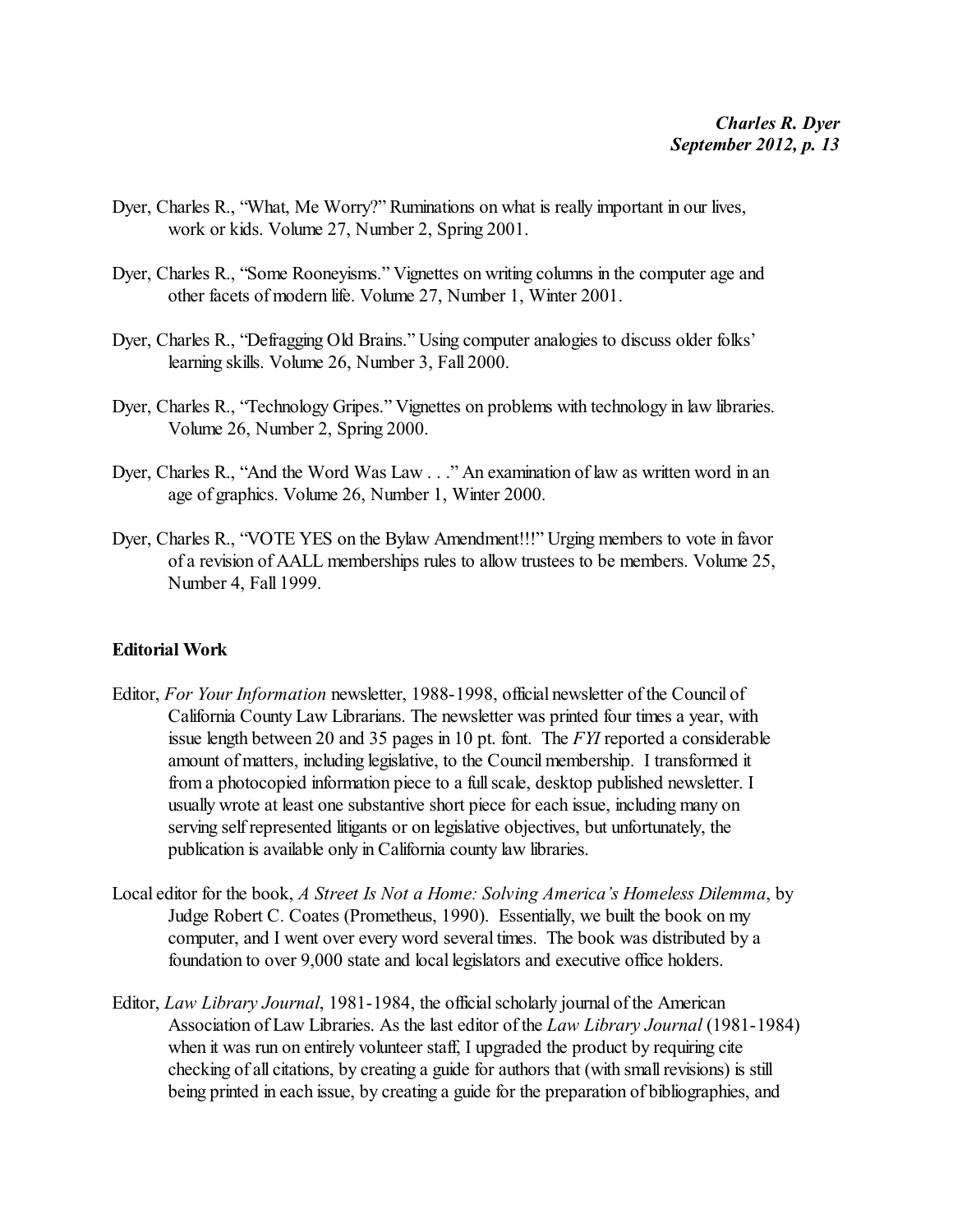lastly by writing the proposal to the AALL Executive Board that enabled the next editor to hire copy-editing staff and to begin electronic submission of text to the printer.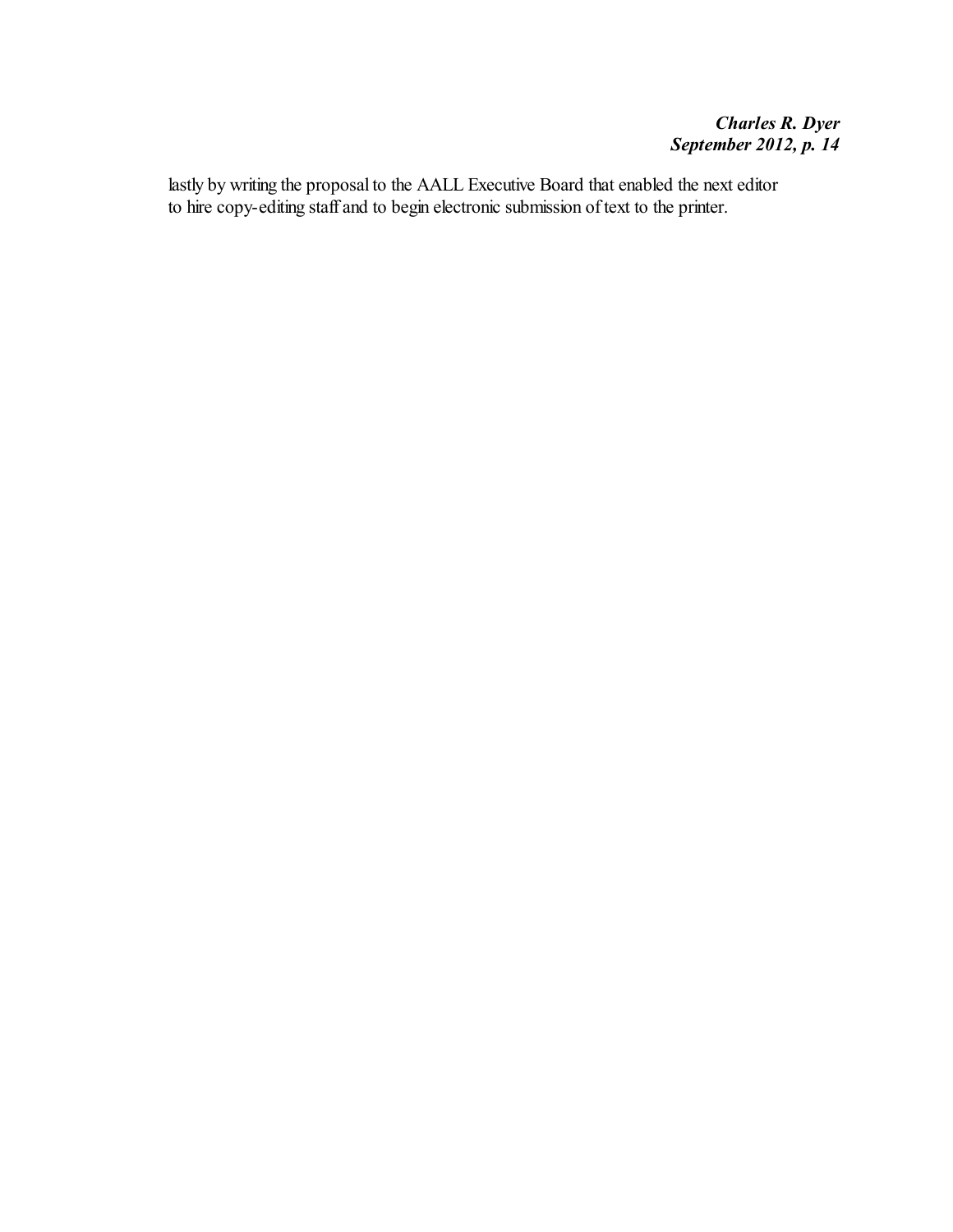#### **Notable Speeches**

- Dyer, Charles R., "Bernard E. Witkin, Esq., Award Acceptance Speech," Annual Bernard E. Witkin, Esq., Awards Dinner, Law Library Justice Foundation, San Diego, California, November 16, 2005. The gist of the speech was the role of public law librarians and the necessity of public law libraries. Available at <http://www.charlesrdyer.com/PDFs/2005WitkinAwardSpeech.pdf>.
- Dyer, Charles R., "Marian Gould Gallagher Award Acceptance Speech," American Association of Law Libraries Annual Meeting, San Antonio, Texas, July 18, 2005. The gist of the speech was the mission of law libraries to protect access to legal information and collaboration among law librarians. Available at <http://www.charlesrdyer.com/PDFs/GallagherAwardSpeech2005.pdf>.
- Dyer, Charles R., "The Librarian's Role: Set Them Up To Do Good, or 'Don't Bore Your Board'," American Association of Law Libraries Annual Meeting, Washington, DC, July 18, 1999, for the program "Law librarians and their governing bodies—Identifying strategies for a successful working relationship." Available at <http://www.charlesrdyer.com/PDFs/DontBoreYourBoard1999.pdf>.

#### **Other Publications and Presentations of Note**

- Dyer, Charles R., "Legislative Advocacy: A Cognitive Approach," 2008 Equal Justice Conference (American Bar Association and NationalLegal Aid and Defender Association) , a presentation at the pre-conference workshop "Self Represented Litigants: Effective Strategies for Meeting Their Needs and Realizing Your Organization's Goals" given at the Minneapolis Hilton on May 6, 2008. Power point and materials are available at Self Help Support.org at http://www.selfhelpsupport.org/library/folder.192470-2008 Equal Justice Conference and at my website at <http://www.charlesrdyer.com/EJC2008legadv.asp> (which has better explanations).
- Dyer, Charles R., and Matsumoto, Allen, drafters-compilers, *Sehome Neighborhood Plan*, submitted to the Bellingham, WA, Department of Planning and the City Council, December 1, 2007. This 54 page zoning plan, drafted under provisions of the Washington Growth Management Act and the Bellingham Comprehensive Plan, was written with input from the Sehome Neighborhood Association, representing the residents and business owners of the Sehome Neighborhood, an official neighborhood covering a specific geographic area within the City of Bellingham, Washington. Of the 23 neighborhoods that went through the planning process, the Sehome Plan was one of two accepted by the Department of Planning as ready to go forward. It is being used as an example for the other neighborhoods.